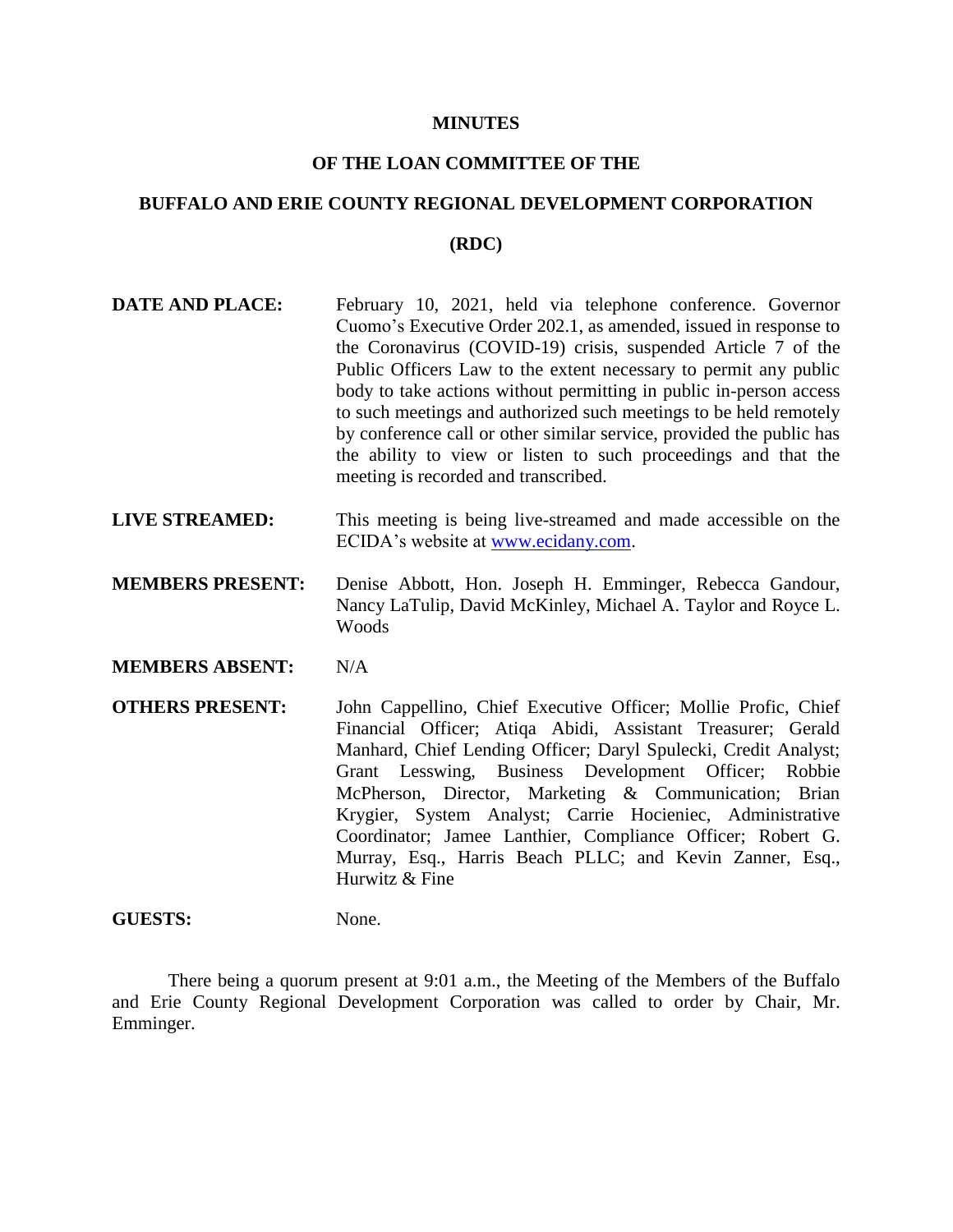## **MINUTES**

Upon motion made by Mr. Taylor, and seconded by Ms. Gandour, and unanimously carried, it was:

> **RESOLVED,** that the minutes of the RDC Loan Committee meeting of November 4, 2020 are hereby approved.

At this point in time, Ms. Abbott joined the meeting.

## **NEW RDC RLF FUNDING REQUEST (EDA CARES ACT FUNDING)**

Mr. Manhard reviewed the EDA funding program.

Ms. LaTulip moved and Ms. Gandour seconded to enter into Executive Session to discuss the financial/credit history of companies. The motion was then unanimously approved.

At 9:09 a.m., the Agency entered into Executive Session.

Upon motion made by Mr. Taylor and seconded by Ms. LaTulip, and unanimously approved, the Agency terminated Executive Session at 9:52 a.m.

At this point in time, Ms. Gandour left the meeting.

## **APPROVAL OF LOAN CASES:**

Bhavani Group Inc. dba Best Western, 4630 Genesee Street, Cheektowaga, New York 14225, \$100,000 84 month term loan, secured and guaranteed. Mr. Manhard reviewed the loan application and loan case detailing the proposed 84 month term loan, proceeds of which will be used by the borrower for working capital. General discussion ensued.

Mr. Taylor moved to recommend that the proposed loan be approved and presented to the RDC Board of Directors for ultimate approval. Ms. Abbott seconded the motion. Mr. Emminger called for a vote and the motion was unanimously approved.

Buffalo Filmworks Inc., 370 Babcock Street, Buffalo, New York 14206, \$250,000 84 month term loan, secured and guaranteed. Mr. Spulecki presented the loan application and loan case detailing the proposed 84 month term loan, proceeds of which will be used by the borrower for working capital. General discussion ensued.

Mr. Taylor moved to recommend that the proposed loan be approved and presented to the RDC Board of Directors for ultimate approval. Ms. LaTulip seconded the motion. Mr. Emminger called for a vote and the motion was unanimously approved.

The Law Office of Jennifer Hurley LLP, 390 Elmwood Avenue, Buffalo, New York 14222, \$200,000 84 month term loan, secured and guaranteed. Mr. Manhard reviewed the loan application and loan case detailing the proposed 84 month term loan, proceeds of which will be used by the borrower for working capital. General discussion ensued.